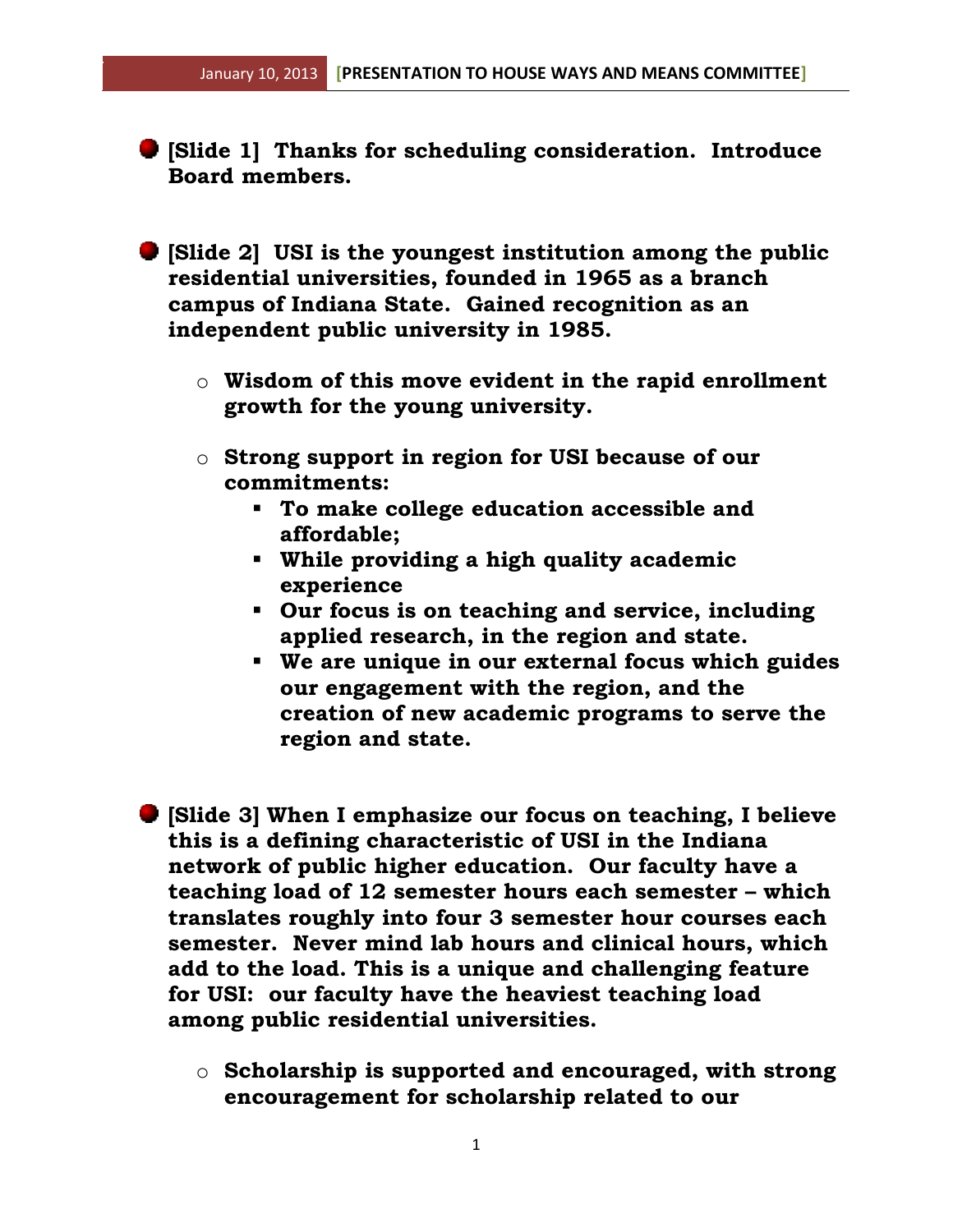**engagement mission. It allows faculty and students to work closely together in applying knowledge to problems, issues in our region.**

- o **Class of 2011 – Almost 70% of our graduates had some kind of experiential learning (service learning, study abroad, internship, co-op).**
- o **One quarter of our students are what is called nontraditional, 25 years old or older. These students come to us with great experiences, some from being a full time mother, others from serving our country in the military, still others reconnecting with college after having dropped out years earlier or having lost a job.**
- o **Most of our students are Hoosiers, 85%.**
- o **With enrollment increases that accelerated quickly after our independence in 1985, we now have more than 32,000 alumni, 74% of whom stay in Indiana (with many - 80% - staying in southern Indiana).**
- o **Out-of-state students?**

**[Slide 4] Our strategic plan and our focused efforts arising from that plan are well aligned with the CHE's Reaching Higher, Achieving More plan.**

- o **Productivity – We like to say we are lean and it shows in analyses of our campus population.**
	- **In 2010, the Commission contracted with NCHEMS (National Center for Higher Education Management Systems) for a study of Indiana's public colleges and universities.**
	- **Peer institutions were selected for the institutions.**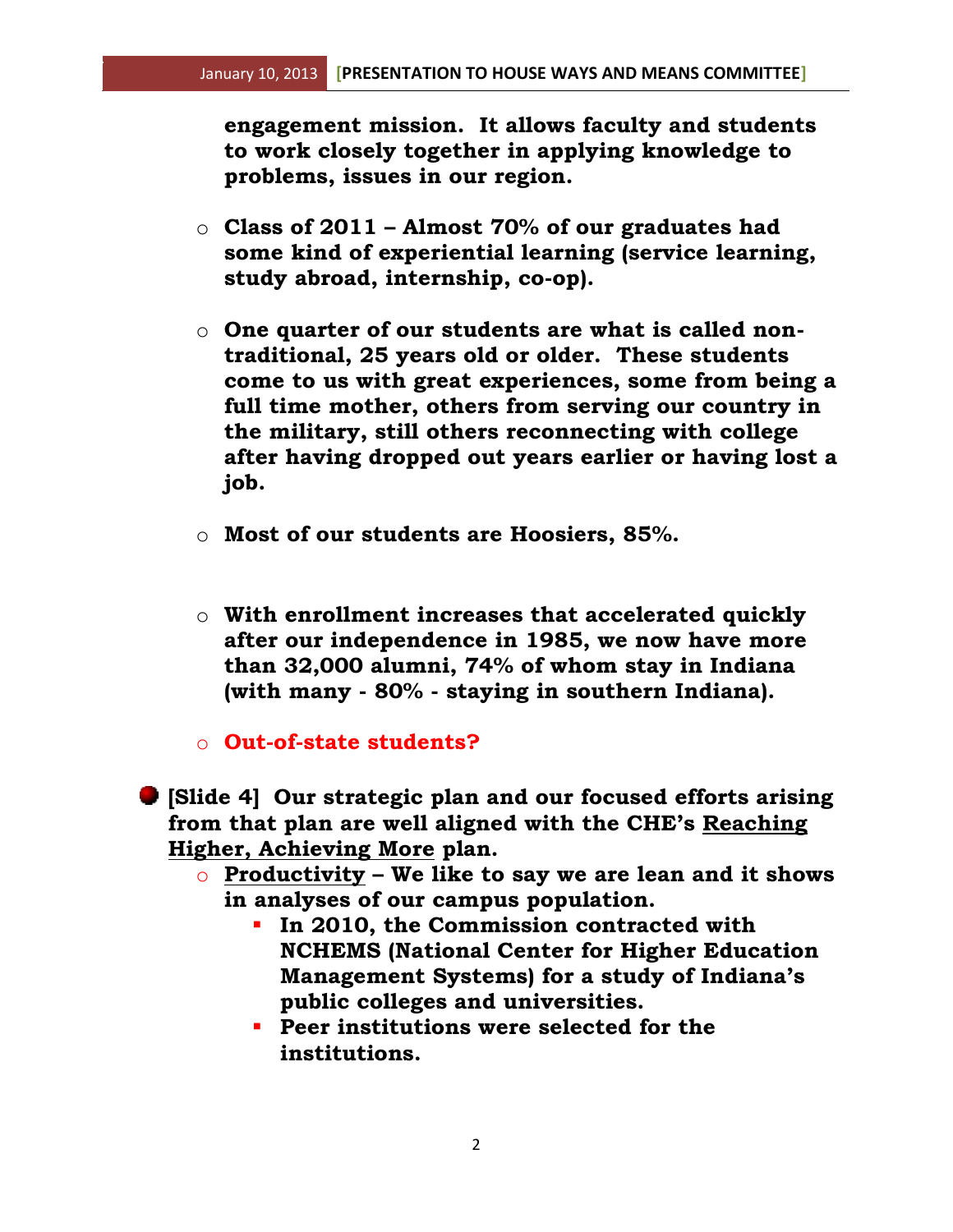- **When compared to its peers, USI had the highest student/faculty ratio (28:1) compared to the average of 22:1**
	- **Our faculty spend many hours outside of classroom time with their students.**
- **Last year, 36% of faculty in SE&E were teaching more than the standard load. 28% of Nursing and Health Professions faculty were in overload. 11% of Liberal Arts faculty were teaching more than the standard load.**

**[Slide 5] FT/PT comparison across universities**

- o **We are more reliant than any other residential public university on part-time faculty.**
	- **There are fields wherein it is almost impossible to find pt faculty with the appropriate credentials (example: sciences, which is why their teaching overload rate is high)**
	- **PT faculty can be a wonderful addition to a program, particularly when they bring current expertise to the classroom, but over-reliance on pt faculty does not offer students the level of support they need (advising, follow-on classes).**
	- **That overload pattern is creating strain for our faculty – Faculty senate survey tapping faculty morale**
- **[Slide 6] Completion – Faculty always want to see their students walk across that platform to receive their degree. We have taken active steps in the last few years to help our students achieve their dream of a college degree.**
	- o **Admission requirements – Four years ago around 7- 8% of our freshman class would have been admitted "conditionally" with requirements for significant**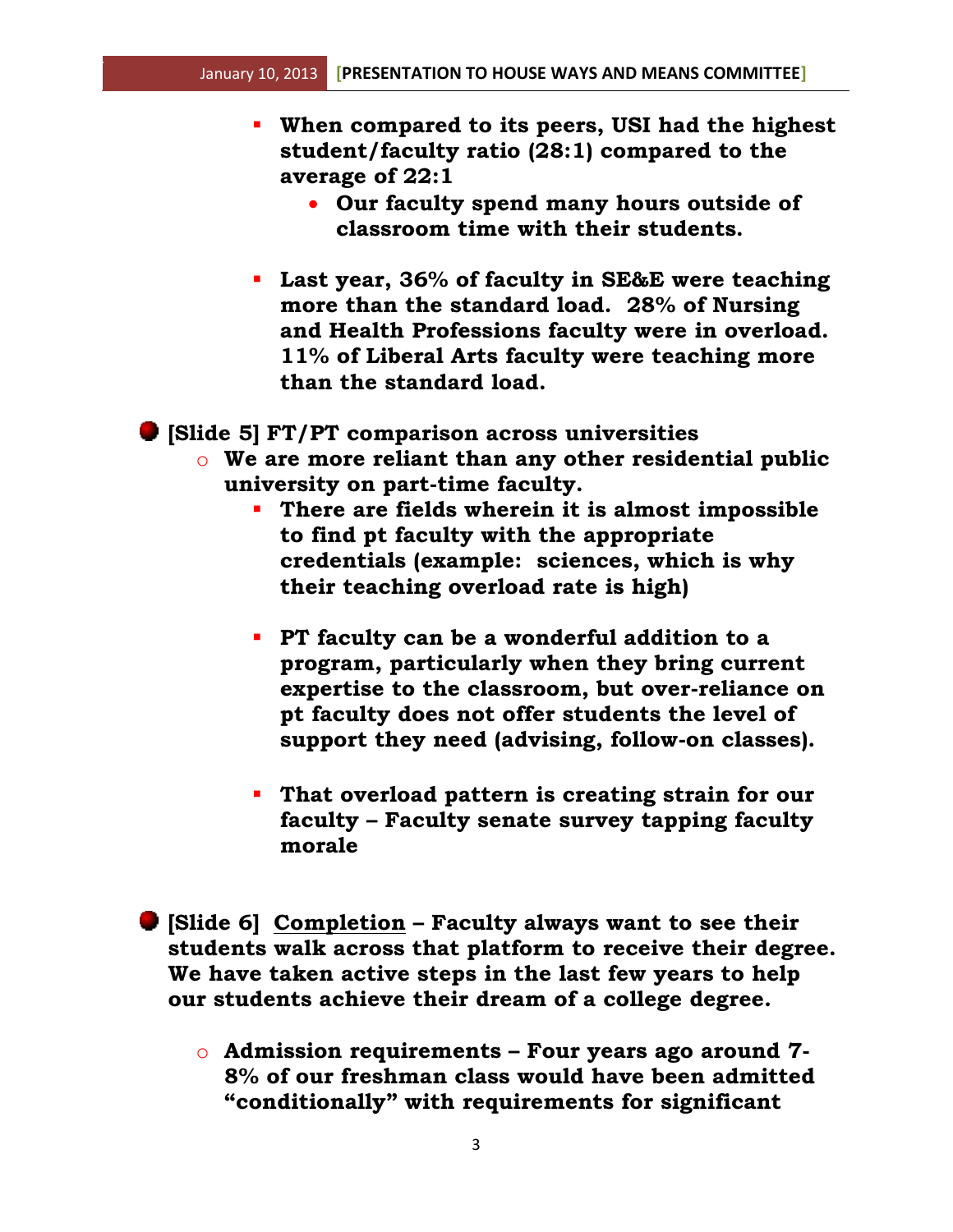**remedial work to begin college-level work. This fall that number was at 1% with the concept of "conditional admit" being redefined to focus on the non-traditional student needing support on entry.**

- **This move has been important in our K-12 partnerships with many high school guidance counselors saying that it supports their message to students to work harder in high school classes.**
- o **Faculty took the leadership in revising our Core Curriculum from 50 hours to 39. Our faculty are working on the Commission work group to harmonize our new Core with what the Commission seeks to achieve with a statewide core.**
- o **Research echoes the importance of advising, particularly in the first year and in Fall 2012 we unveiled an initiative to locate professional staff in two of our four colleges to help first year students to develop clear plans for achieving their degrees. We hope to open advising centers in the other two colleges in fall 2013.**
- o **Online education – 41% increase in our undergraduates taking distance education courses in past 3 years. We have online programs and look to increase those in the future. Our core curriculum is almost entirely available online.**
- o **Increased Dual Credit Enrollment – 46% increase in enrollment in past 3 years. On-time graduate rates for these students is 20+ percentage points higher than for other graduates. (53% to 32%)**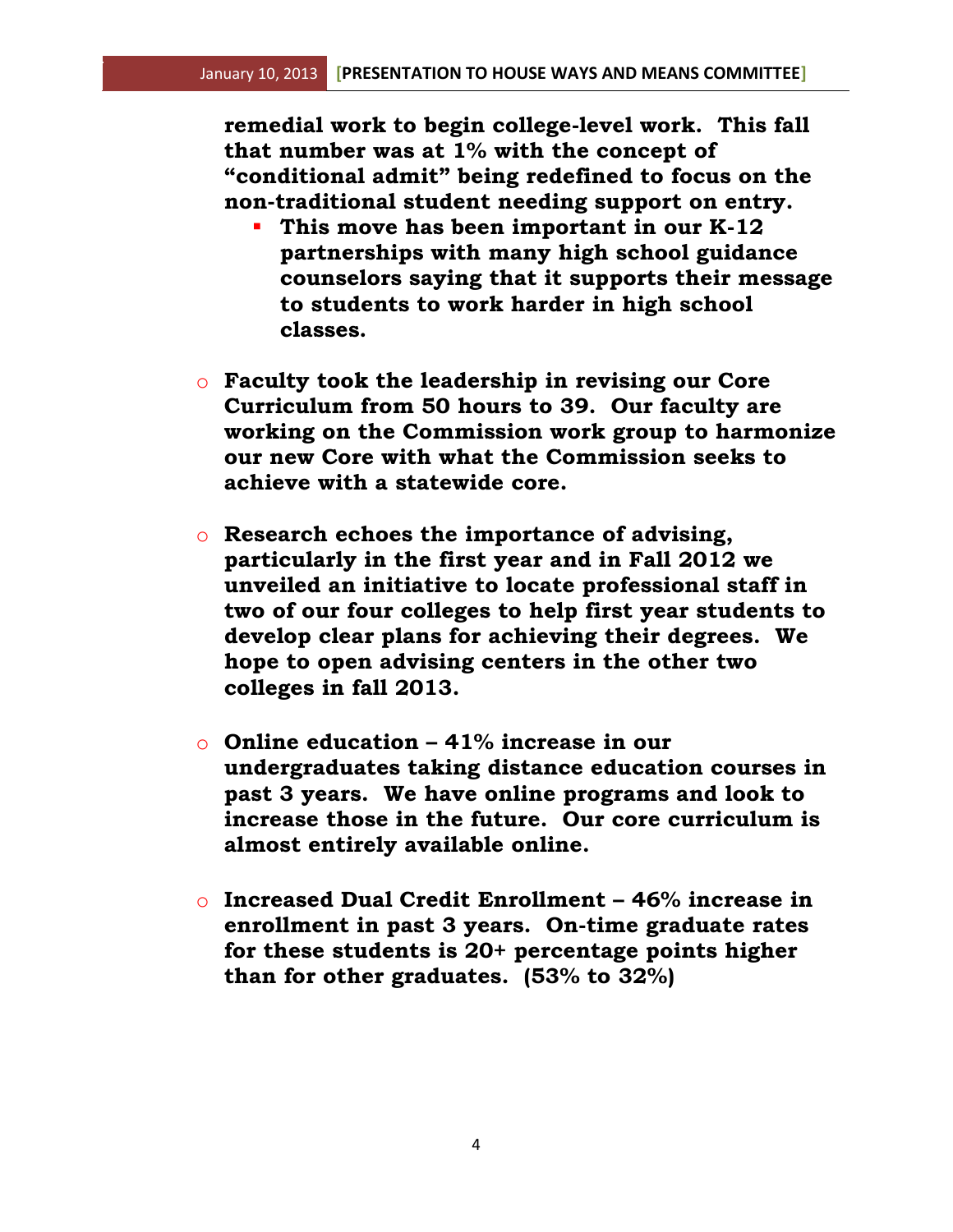- **[Slide 7] USI Degrees Conferred**
	- o **This graphic is important because it underscores the importance of the performance funding formula to recognize the number of degrees granted. With a large non-traditional student population, 20% parttime population, stop-out patterns, transfer in and transfer out patterns, this metric captures the success of all students.**
	- o **34% increase in degree production in past decade.**
	- o **{Enrollment increase of 12%, 9,675 to 10,820}**
	- o **Last year there were almost as many degrees granted as new entering freshmen.**

## **[Slide 8] Quality**

- o **Long tradition of assessment practices – One day in fall, one in spring dedicated to assessment**
- o **Early adopter of VSA**
- o **Academic Program Review – on 5 year cycle**
- o **Task Force on Workforce and Economic Development – getting ready to gear up again**
- o **Commitment to region and state:** 
	- **I-69 is more than hope for a faster drive to Indy**
	- **Innovation Corridor – USI is the lead convener for political and business leaders to discuss how to shape development along the corridor.**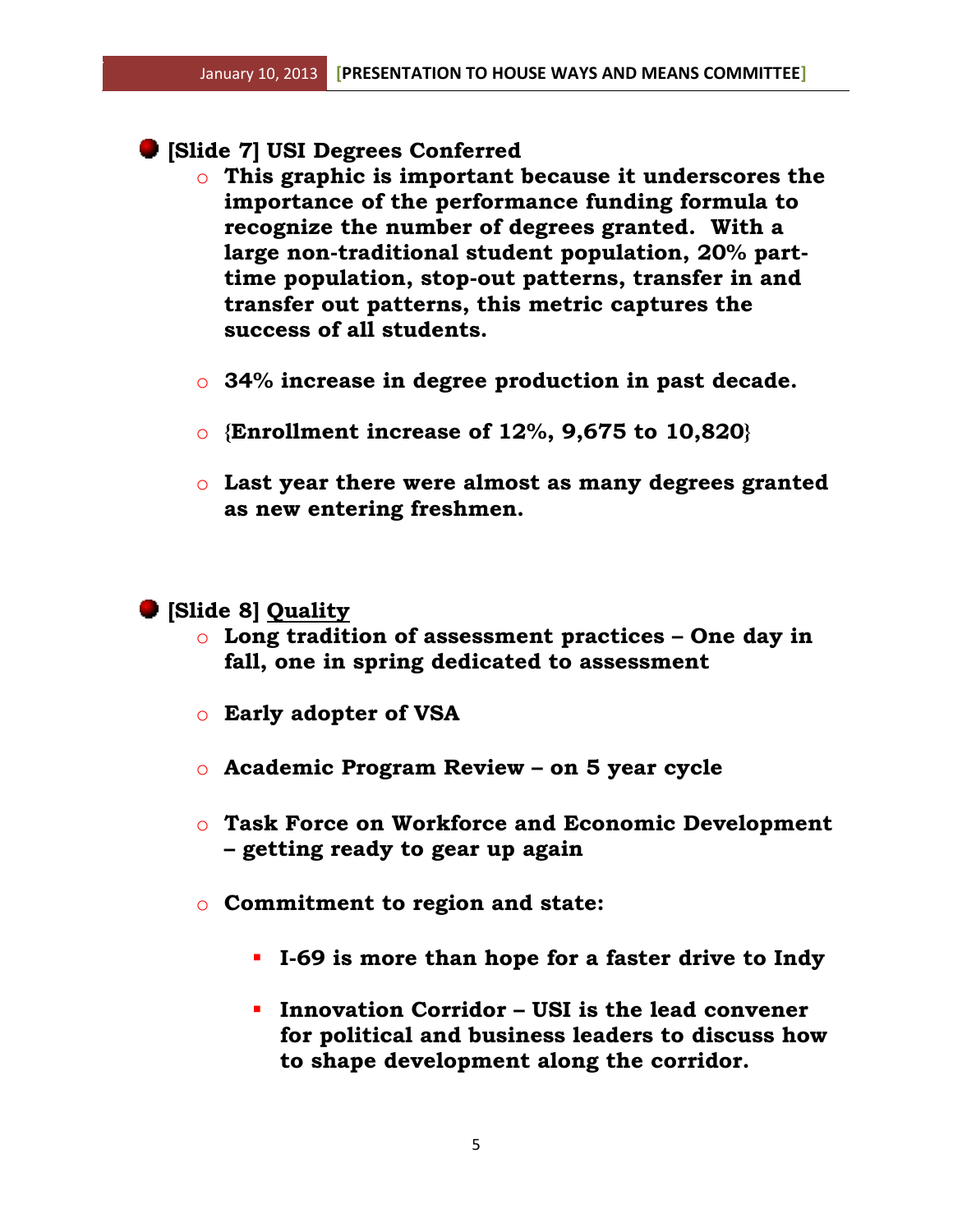- **Technology Transfer efforts have already begun with USI faculty/students working with patents developed by Crane NWC scientists**
- **Faculty in SE&E and Business are leading the way in this effort, along with the skills of our staff in Outreach and Engagement.**
- **Significant implications for the development in the region and creating new business ventures and jobs for our future.**

**[Slide 9] Affordability – Another unique characteristic of USI – we embrace it and we have been committed to the concept of affordability.**

- o **We are the most affordable baccalaureate degree granting institution in the state of Indiana.**
	- **In fact, we are the most affordable 4 year institution in a 7 state region.**
- o **We have had a history of maintaining access and affordability**
	- **USI is 34% less than average of other 4 yr public residential institutions in the state**
	- **25% less than the average for all 4 year public institutions.**
- o **When focus is on the percent increase for tuition, the actual dollars generated gets lost in the discussion.**
- o **That said, I am concerned about the burden on students and their families because even USI's tuition is out of reach for some.**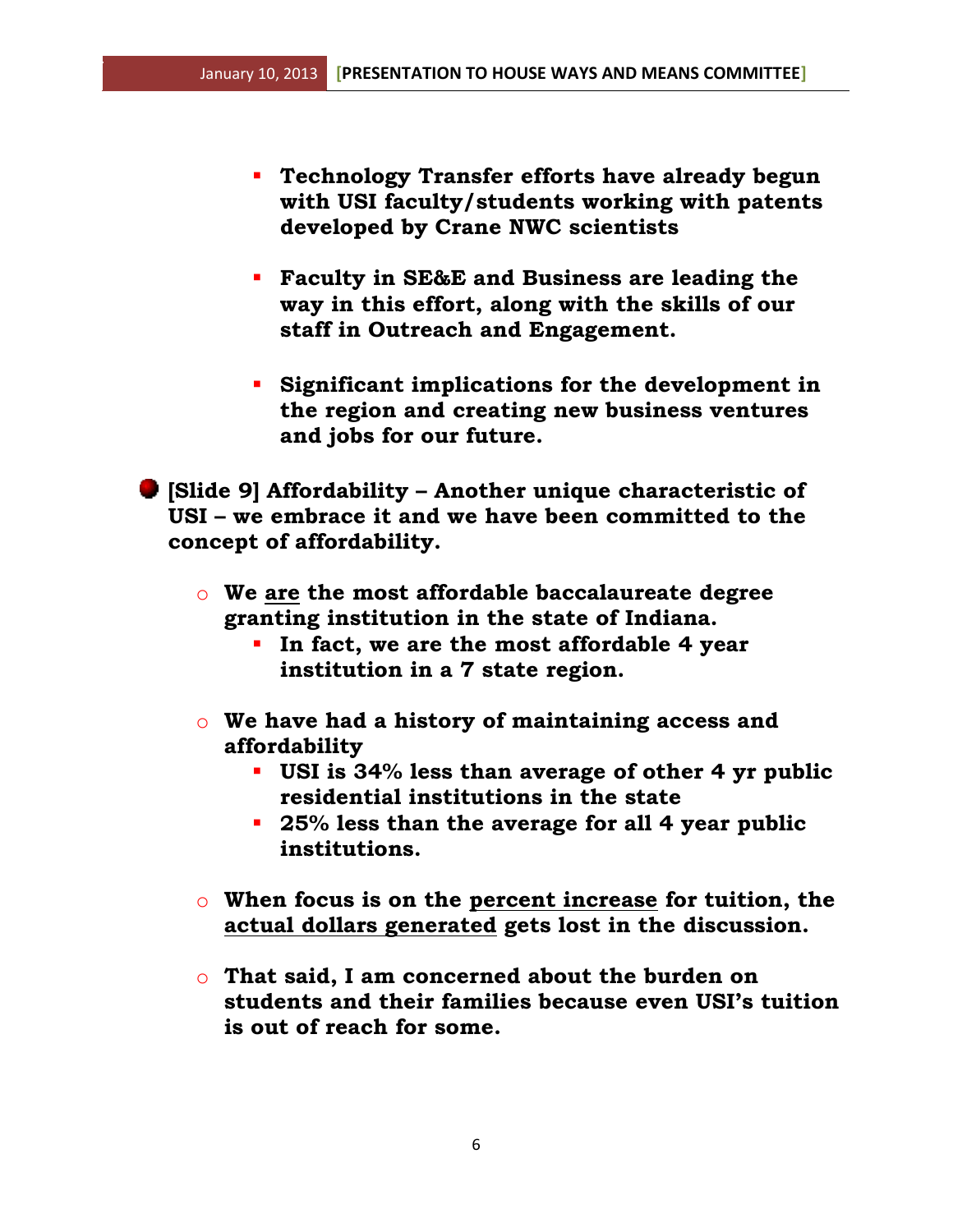- **[Slide 10] Actual 2012-2013 Tuition and Fees institutional comparisons**
	- o **We are 25% less than the state average.**
- **[Slide 11] State Appropriations**
	- o **Incredibly important to an institution like USI because we have few revenue streams: tuition + state appropriates = 97% of operating funds.**
	- o **We embrace the move to performance funding formulae, but we are so far behind in the funding mix that the pattern of deductions from our already low operating base presents us with real challenges. We applaud the proposal from the Commission to put new state monies in the mix. Without new monies, USI is facing a serious challenge in the near future.**
- **[Slide 12] 4 year Public Institutions funding/ Hoosier FTE** o **The Commission urges attending to funding/FTE and we echo their message.**
	- o **38% below the state average in funding.**
	- o **For USI, combine the impact of our lower tuition with this level of funding, and the impact for the 2012- 2013 year was that we were the only public institution in Indiana that could not afford to give a permanent salary increase to our faculty and staff.**
		- **Impact on morale – Faculty Senate survey where the strain from the teaching overloads and frozen salaries shows most plainly.**
		- **Implications for recruitment of new faculty & staff, not to mention retention.**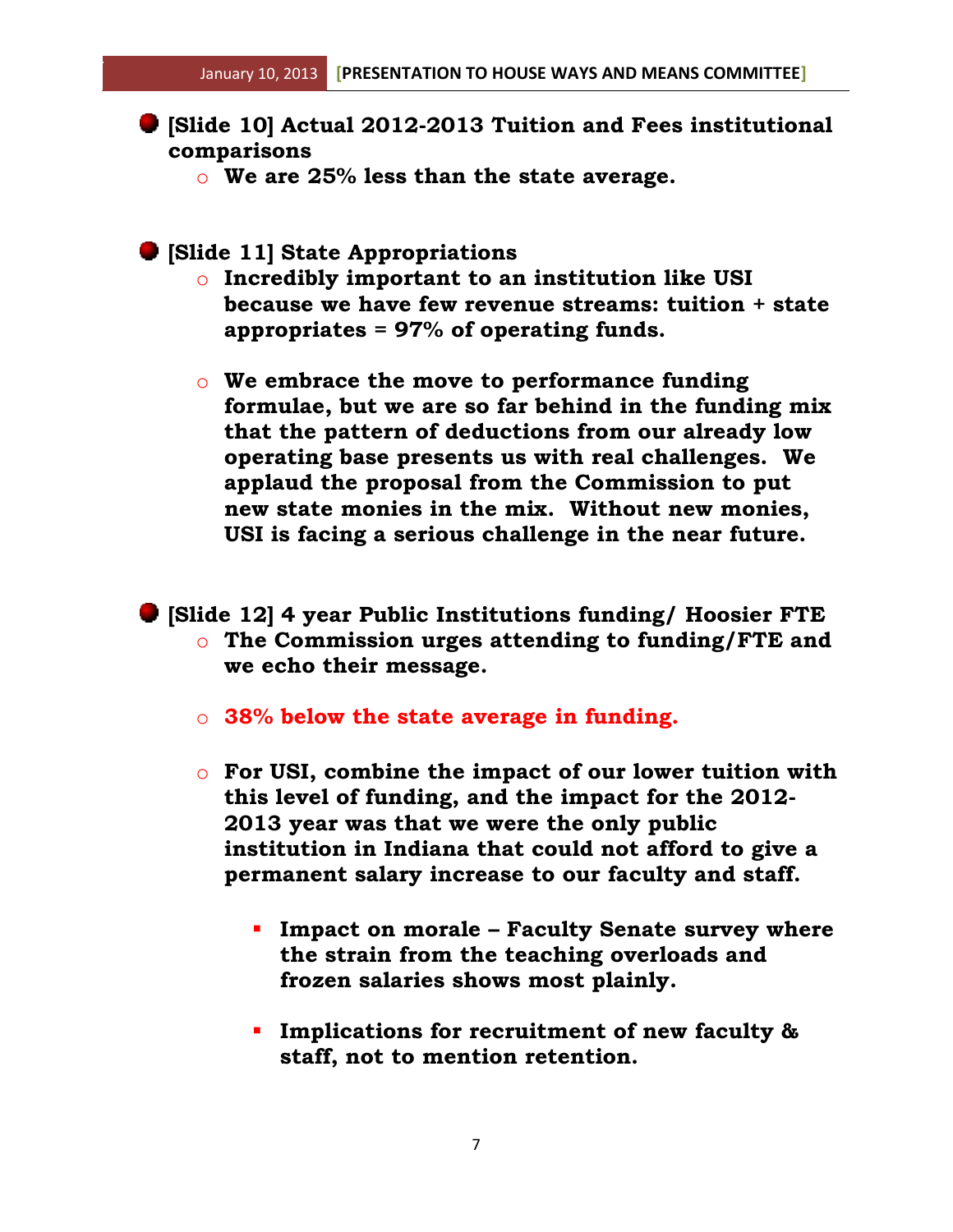- **[Slide 13] CHE Recommended Performance Funding Impact**
	- o **Note funding for all formulae that apply to USI**
	- o **I would note that we offer an engineering degree – the only public university other than Purdue to do so. I understand the reasoning for applying the STEM degree incentive for the research institutions, but if STEM is important to our state, perhaps all degrees should be recognized? [Since 2006 we have graduated 144 engineers with another 25 ready to complete in May.]**
- **[Slide 14] At the end of the two year period, the increase to USI's operating appropriation base is just over \$2m. Given the realities of the costs that confront all institutions and businesses, that increase will not help us to move forward.**
- **[Slide 15] CHE Recommendations**
	- o **For the reasons I've just presented, USI strongly supports CHE's recommendation to invest new dollars to fund the PFF**
	- o **Given where USI stands in funding, we also strongly support CHE's recommendation to pay attention to funding/FTE and to increase operating appropriations.**
- **[Slide 16] Unique Challenges for USI**

o

o **If you have been on USI's campus, you know the beauty that state support has built. If you have not visited our campus, please do not wait until I-69 is complete. Come and let me show you how important**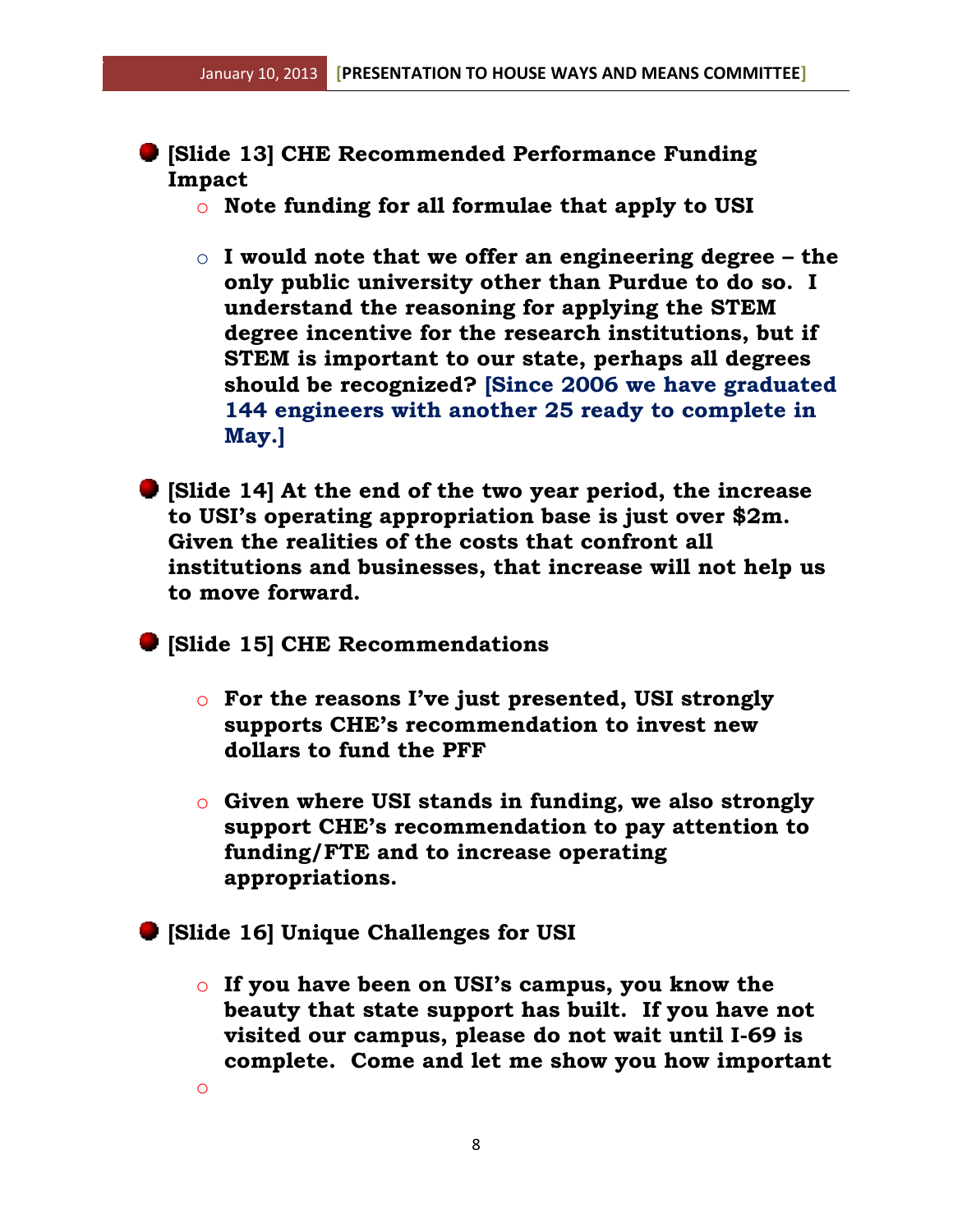**your support has been to the development of our young campus.**

- o **We are playing catch-up, but we have great spirit and we believe in our mission to educate future Hoosier citizens and to serve our region and state.**
- o **Even though we are successful under the Performance Funding Formulae, those formulae do not address what has become a large gap in funding for our students compared to other Indiana institutions. That gap, along with our significantly lower operating appropriation, is now having a profound impact on our ability to operate and to maintain an affordable option for Hoosier students.**
- o **The state of Indiana has made a significant investment in USI. I say to you that the return on that investment is significant and is helping to build a stronger community, region, and state.**
- **[Slide 17] Appropriation Adjustment**
	- o **Because the PFF does not help to address what has become a persistent wide gap in funding for USI when compared to any other Indiana residential institution, we request an equity adjustment in our appropriation for the 2013-2015 biennium of \$5m for each of the two years.**
	- o **This would still leave us with the lowest funding/FTE, but it would help USI to strengthen support for students, for faculty and staff, and for the development of programs**